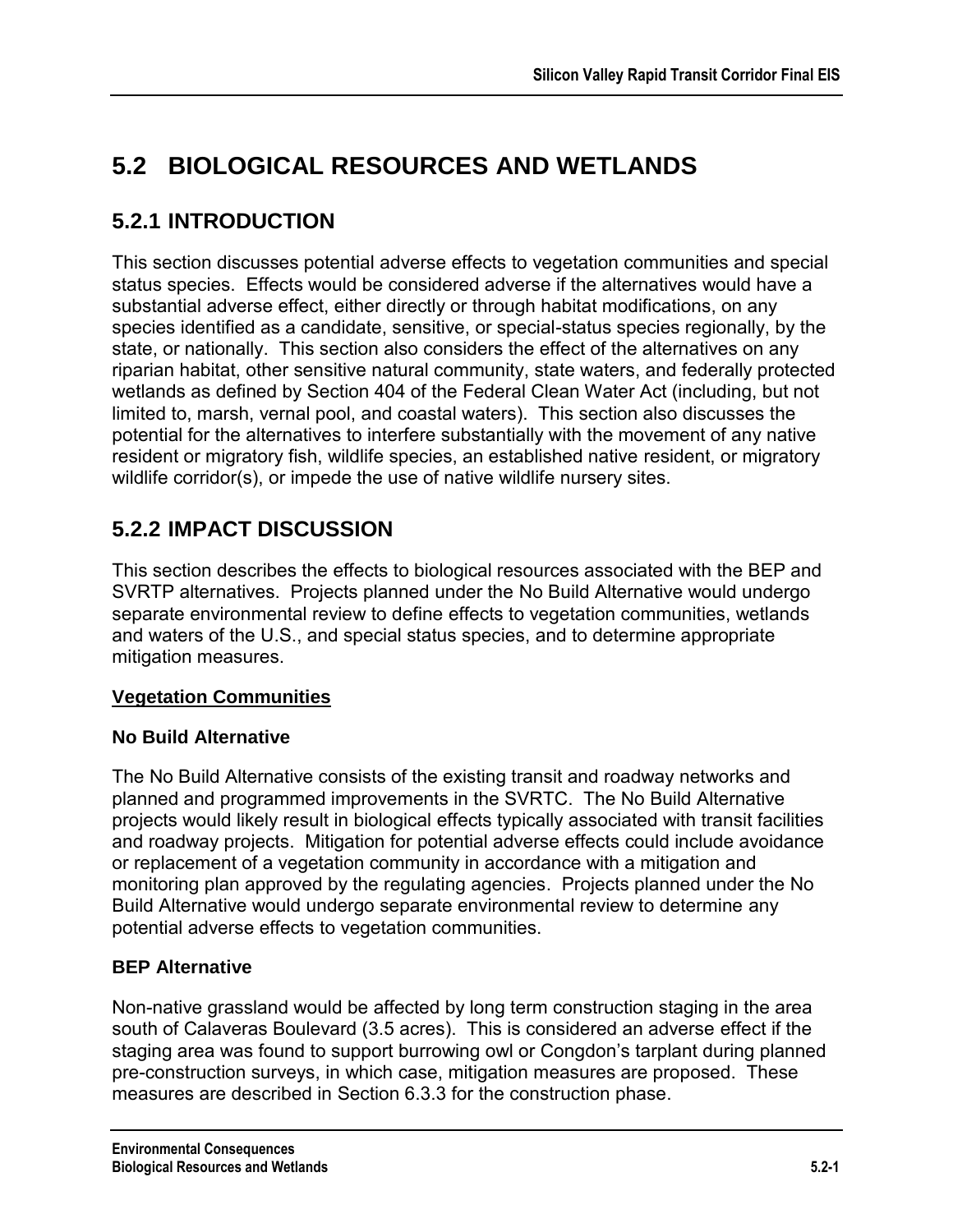There is also potential for effects on loggerhead shrike foraging habitat from the permanent loss of non-native grassland within the SVRTC, but this effect is not considered to be substantially adverse, given that there are many remaining foraging opportunities for this species within the SVRTC and surrounding areas.

Potential adverse effects to up to 1.4 acres of Central Coast cottonwood-sycamore riparian forest along Upper Penitencia Creek could occur due to the design of the Berryessa Station. The station area includes either a 150-foot setback from the near banks of these creeks or a 100-foot setback from the riparian tree dripline (outer edges of the tree canopy), whichever is greater. This conforms to the San Jose Riparian Corridor Policy Study guidelines (1999), which require "a minimum of 100 feet from the edge of the riparian corridor (or top of bank, whichever is greater)." The two exceptions to this setback occur at the following locations: 1) where a new street on the east side of the railroad ROW, Berryessa Station Way, crosses over Upper Penitencia Creek to/from Berryessa Road and 2) where Berryessa Station Way intersects with Mabury Road to approximately 200 feet north. Encroachment into the riparian setback near Mabury Road has been approved by the City of San Jose. Documentation of this approval is provided in Appendix H, Agency Letters. To the maximum extent practicable, VTA will avoid adverse effects to riparian habitat as described in Mitigation Measure BIO-1. Where adverse effects are unavoidable, VTA will implement Mitigation Measure BIO-2.

Mitigation Measure BIO-1 – Avoidance of Riparian Habitat. VTA will design all project facilities to avoid temporary and permanent adverse effects to riparian habitat to the maximum extent practicable. Central Coast cottonwood-sycamore riparian forest areas identified along Upper Penitencia will be identified and marked with protective orange fencing to avoid disturbance or accidental intrusion by workers or equipment.

Mitigation Measure BIO-2 – Compensation for Adverse Effects to Riparian Habitat. If avoidance is not feasible, adverse effects to the riparian habitat will be mitigated at ratios based on the quality of habitat to be affected. A 2:1 ratio or another ratio would be determined in consultation with CDFG. A detailed riparian restoration plan will be prepared. This plan will provide for the replacement of lost acreage as well as values and functions of riparian habitat, including shaded riverine aquatic cover vegetation, and locations of restoration opportunities, with a technical approach to create high-quality riparian and shaded riverine aquatic cover habitat.

Mitigation for adverse effects to riparian habitat will be in-kind, except that nonnative species will be replaced with commercially available native species common to the planting area, and on-site to the maximum extent practicable. If mitigation cannot be accommodated entirely on-site, VTA will coordinate with CDFG to identify other potential riparian mitigation sites within the affected watershed. A qualified biologist, in coordination with resource agency personnel, will prepare a mitigation and monitoring plan for adverse effects to riparian habitat due to the project.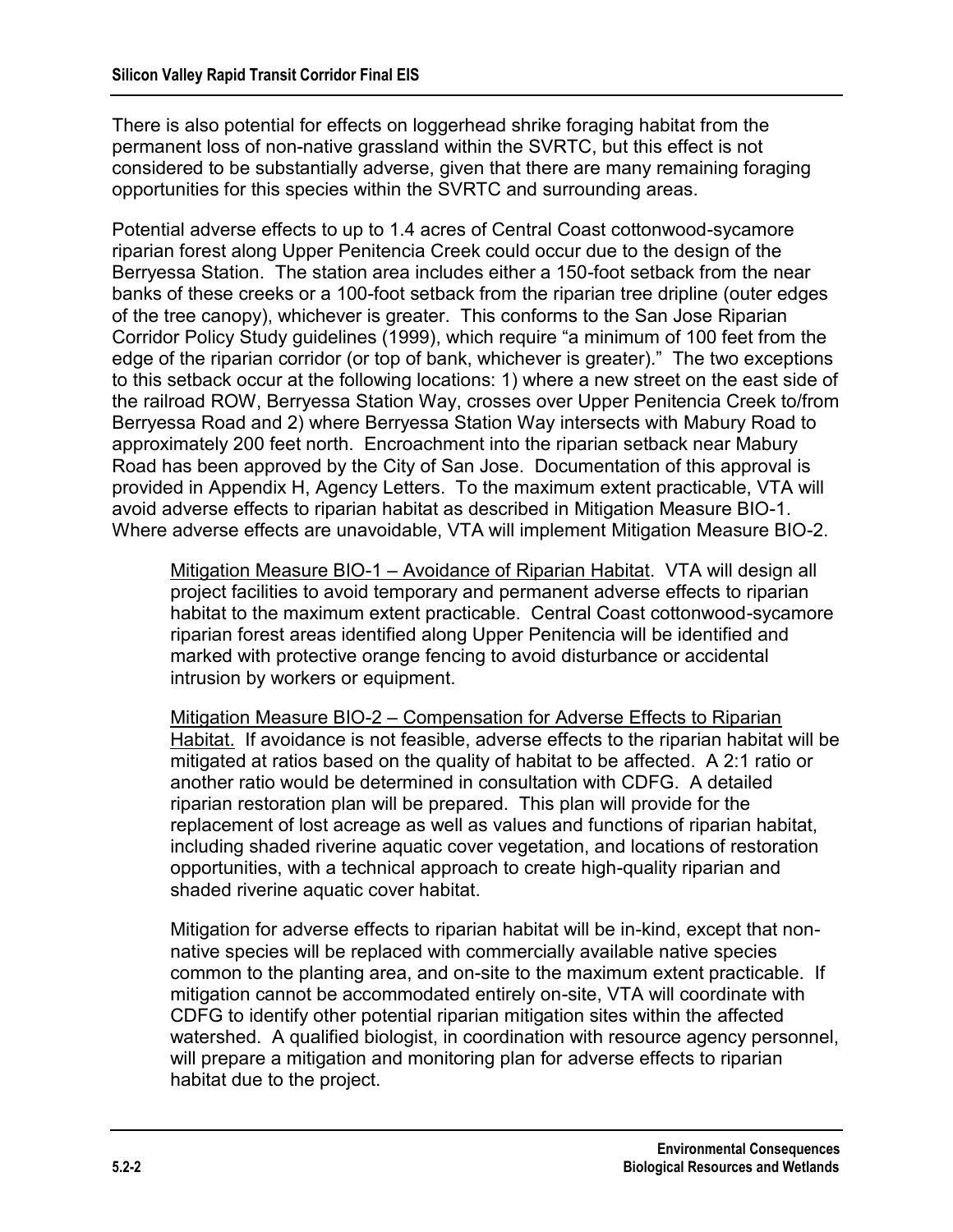It should be noted that VTA has been in discussion with the U.S. Army Corps of Engineers (ACOE), National Marine Fisheries Service (NOAA Fisheries), California Department of Fish and Game (CDFG), Santa Clara Valley Water District (SCVWD), and Regional Water Quality Control Board (RWQCB) to potentially offset any adverse effects to the riparian corridor due to the Berryessa Station by designing and implementing onsite mitigation that will improve existing conditions at Upper Penitencia Creek. This effort is preliminary and coordination will continue in subsequent engineering phases as the design of the station and potential adverse effects to the riparian corridor are better defined.

A *Biological Assessment for the Silicon Valley Rapid Transit Corridor Project* (ICF/Jones & Stokes 2009) was prepared for the BEP and SVRTP alternatives in accordance with Section 7 of the federal Endangered Species Act for the California red-legged frog and California tiger salamander. USFWS issued a Letter of Concurrence on the assessment on January 29, 2010. The letter states that the project is not likely to adversely affect the California red-legged frog or California tiger salamander, as measures are included to avoid take of these species and compensate for any permanent loss of riparian habitat. Specifically, the letter includes a 3:1 ratio (acres of habitat restored: acres of habitat lost) for loss of riparian habitat at Upper Penitencia Creek. Restoration includes removing paved surfaces adjacent to the riparian corridor and restoring riparian vegetation within the designated 100-foot riparian buffer zone. While USFWS evaluated the potential for effects to California tiger salamander, as discussed in Section 4.2, the SVRTC is not located within an area designated as critical habitat for the California tiger salamander and the species is not expected to occur in the project area. The *Biological Assessment* is incorporated by reference and available on request; the Letter of Concurrence is included in Appendix H.

A *Biological Assessment and Essential Fish Habitat Assessment for the Silicon Valley Rapid Transit Corridor Project* (ICF/Jones & Stokes 2009) was prepared for the BEP and SVRTP alternatives for the Central California Coast steelhead and Chinook salmon, respectively. The Biological Assessment was prepared in accordance with Section 7 of the federal Endangered Species Act and Essential Fish Habitat Assessment was prepared in accordance with the Magnuson-Stevens Fishery Conservation and Management Act. NOAA Fisheries issued a Letter of Concurrence on these assessments on February 12, 2010. The letter states that the project is not likely to adversely affect the Central California Coast steelhead and designated critical habitat at Upper Penitencia Creek. The letter acknowledges that the BART aerial guideway and Berryessa Station Way would be constructed over Upper Penitencia Creek and would clear the existing active stream channel. The letter also acknowledges that the location of these structures would provide for a stream corridor of sufficient width to allow for channel restoration, habitat enhancements, widened riparian zone, and conveyance of the 100·year flood flow. The BEP and SVRTP alternatives do not include stream channel restoration components, but the BART aerial guideway and Berryessa Station Way would be designed in a manner that allows for the potential future construction of the Upper Penitencia Creek Flood Protection Project and stream habitat enhancements.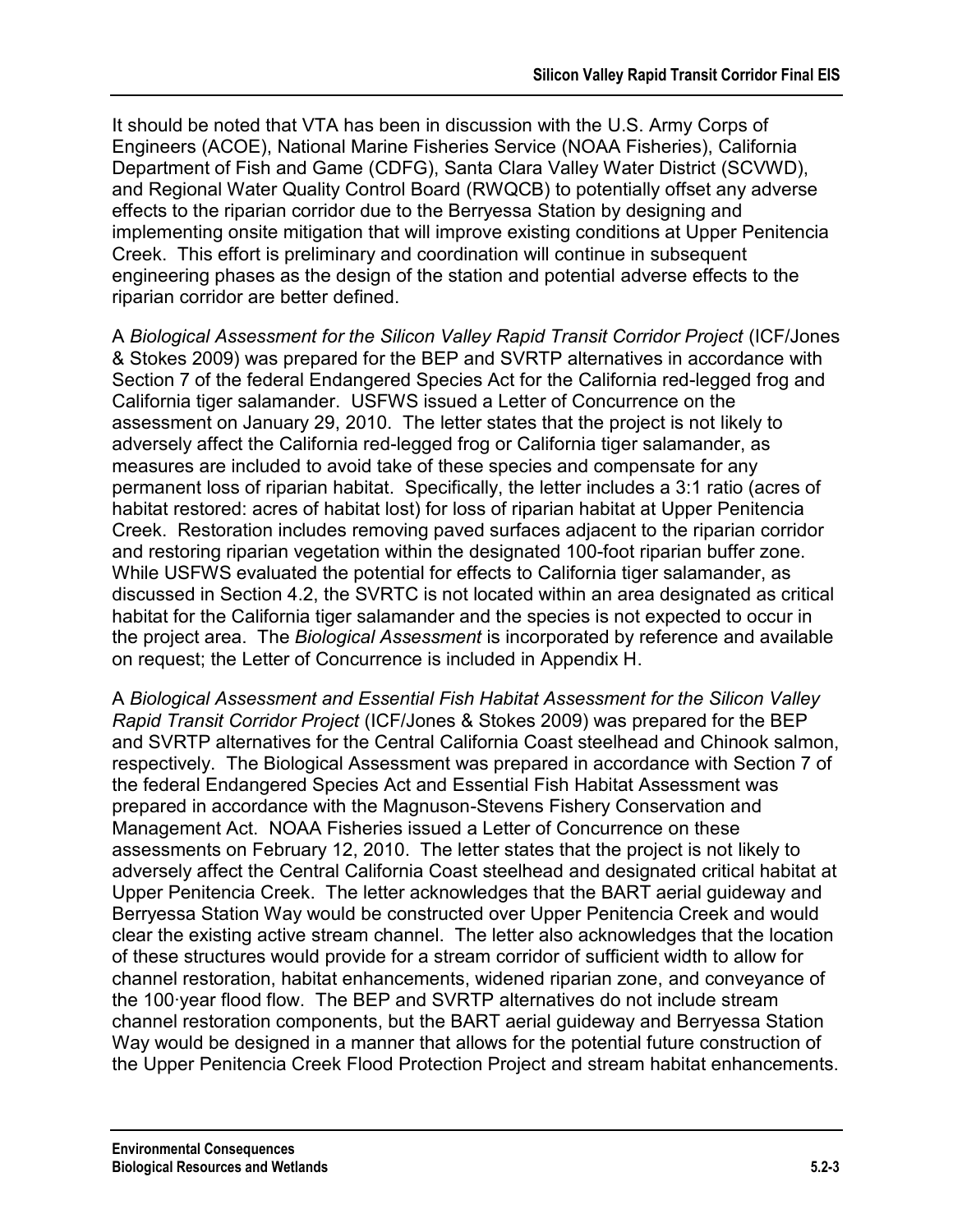The *Biological Assessment and Essential Fish Habitat Assessment* is incorporated by reference and available on request; the Letter of Concurrence is included in Appendix H.

#### **SVRTP Alternative**

All adverse effects are the same as those discussed under the BEP Alternative. No additional adverse effects to sensitive vegetation communities are anticipated by extending the project to Santa Clara, as much of the SVRTP Alternative along this segment is underground and/or avoids vegetation communities.

#### **Wetlands and Waters of the U.S.**

#### **No Build Alternative**

The No Build Alternative consists of the existing transit and roadway networks and planned and programmed improvements in the SVRTC. The No Build Alternative projects would likely result in effects to wetlands typically associated with transit facilities and roadway projects. Where state and federal criteria are exceeded, mitigation could include avoidance or replacement of the wetlands in accordance with a mitigation and monitoring plan approved by the regulating agencies. Projects planned under the No Build Alternative would undergo separate environmental review to determine effects to wetlands and waters of the U.S.

#### **BEP Alternative**

Adverse effects associated with several creeks/drainage structures that cross the BEP and SVRTP alternative alignments are discussed in the *Freight Railroad Relocation and Lower Berryessa Creek Project – Initial Study with Mitigated Negative Declaration* (September 2007). This project includes drainage improvements on Toroges Creek/Line C,<sup>1</sup> unnamed creek/Line B-1, unnamed creek/Line B, Scott Creek/Line A, Berryessa Creek, and Wrigley Creek to accommodate design flow and water surface elevations from a 100-year flood event. Similarly, the drainage improvements at Agua Fria/Line D are being constructed prior to construction of either the BEP or SVRTP alternative. The BEP and SVRTP alternatives will not adversely affect these creeks/drainages, as the drainage improvements will be in place prior to the construction of the BART extension. In fact, construction of the Freight Railroad Relocation and Lower Berryessa Creek Project including the drainage improvements is currently underway (2009). Similarly, the drainage improvements at Agua Fria/Line D will be being constructed prior to the construction of the BART extension. (See Section 5.15, Water Resources and the initial study and biological reports listed in the Chapter 14, References, for further information on these creeks/drainage structures). The following discussion includes creeks where no planned improvements are scheduled by other agencies, but are included in the BEP and SVRTP alternatives.

 $\overline{a}$ <sup>1</sup> The Alameda County Flood Control and Water Conservation District) refers to creeks in Alameda County as "Drainage Lines," e.g., Agua Caliente Creek as Drainage Line F. Therefore, the creeks in Alameda County within the SVRTC study area are also referred to as "Lines."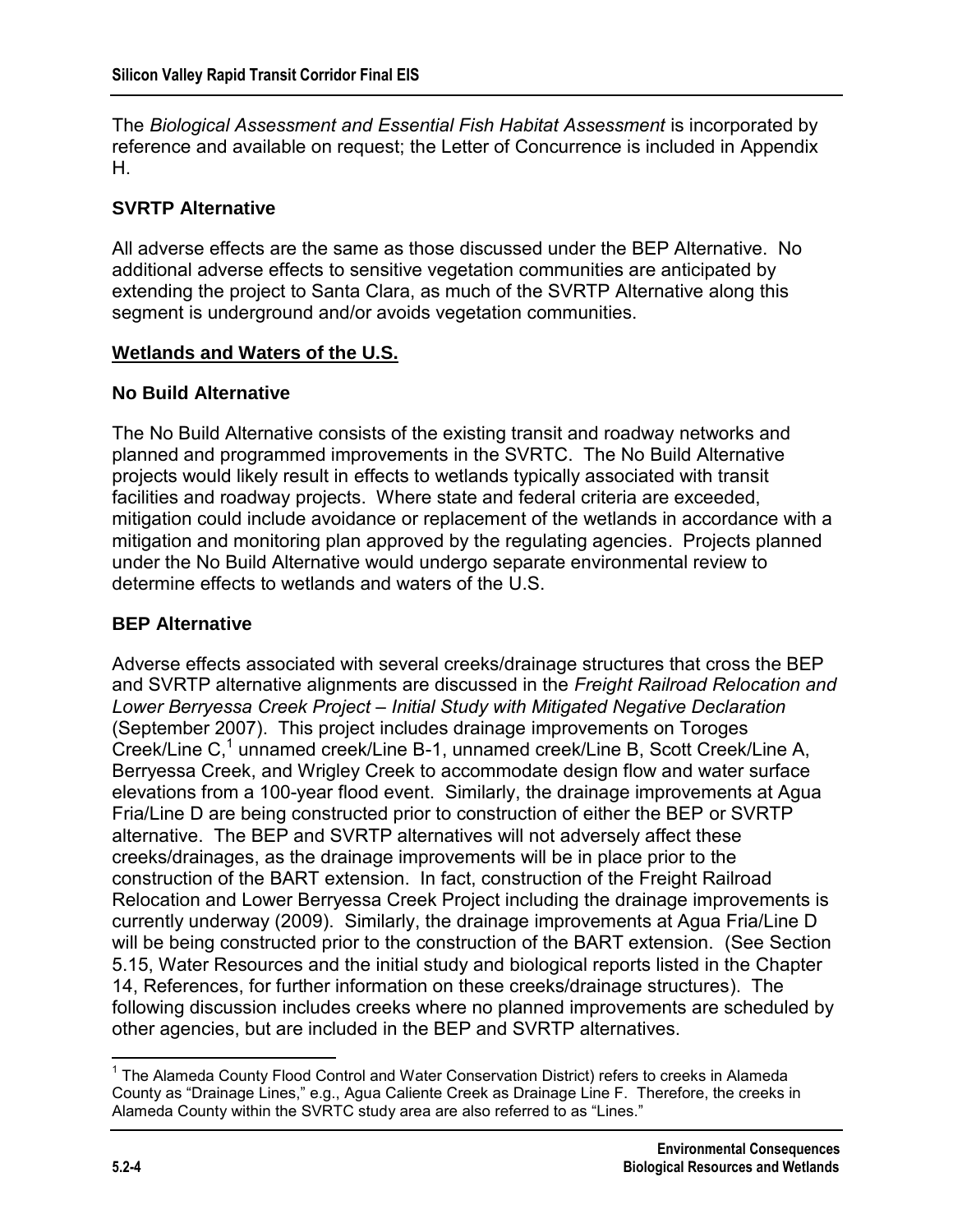Estimation of adverse effects to wetlands and waters of the U.S. from the BEP Alternative is based upon wetlands delineation and summarized in Table 5.2-1. Approximately 0.56 acres of seasonal and freshwater emergent wetlands would be affected by the design of the project due to the improvement of drainage in the ROW that would lead to the elimination of seasonal wetlands within the corridor. Permanent adverse effects to wetlands and waters of the U.S. would be avoided or minimized through implementation of Mitigation Measure BIO-3 and BIO-4.

| <b>Jurisdictional Area/Location (Wetlands)</b>                   | <b>Permanent Effects</b> |
|------------------------------------------------------------------|--------------------------|
| Permanent fill of seasonal wetlands north of Agua Caliente Creek | $0.04$ acre <sup>a</sup> |
| Permanent fill of seasonal wetlands south of Dixon Landing Road  | $0.37$ acre              |
| Permanent fill of seasonal wetlands north of Montague Expressway | $0.15$ acre              |
| Total Wetlands Acreage Adversely Affected                        | $0.56$ acres             |

| Table 5.2-1: Adverse Effects to Jurisdictional Wetlands and Waters of the U.S. |
|--------------------------------------------------------------------------------|
|                                                                                |

<sup>a</sup> The wetland north of Agua Caliente Creek was delineated in A Report on Wetlands and Other Aquatic Habitats Occurring along the San Francisco Bay Area Rapid Transit District Proposed Warm Springs Extension Prepared for San Francisco Bay Area Rapid Transit District (Jones & Stokes, 2002) Source: Parsons Corporation and Earth Tech, Inc., 2003 and Jones & Stokes, 2006.

Mitigation Measure BIO-3 – Avoidance of Wetland Habitat. VTA will design all project facilities to avoid temporary and permanent adverse effects to wetlands and waters of the United States to the maximum extent practicable.

Mitigation Measure BIO-4 – Compensation for Adverse Effects to Wetland Habitat. If avoidance is not feasible, VTA will mitigate the permanent loss of wetlands at a minimum 2:1 ratio (replacement area: loss area) and the temporary loss of wetlands at a minimum 1:1 ratio, or at higher ratios determined in consultation with resource agency personnel. Permanent and temporary adverse effects to waters of the U.S. will be mitigated at minimum 1:1 ratio, or at a higher ratio determined in consultation with resource agency personnel. Mitigation ratios will be agreed upon with appropriate resource agencies prior to certification of the Final EIS. Mitigation will be on-site and in-kind to the maximum extent practicable. If mitigation cannot be accommodated entirely onsite, VTA will investigate other mitigation opportunities in coordination with resource agency personnel within the affected watershed, if possible. In anticipation of this, VTA is currently in discussions with the RWQCB and the City of Milpitas to develop a mitigation site on Wrigley Creek, which includes redesigning the linear channel to include meanders and more natural features.

A qualified biologist, in coordination with resource agency personnel, will prepare a mitigation and monitoring plan for adverse effects to wetlands and waters of the U.S. due to the project. This plan will comply with the March 2008 Compensatory Mitigation Rule published by EPA and the ACOE and will include objectives; site selection criteria; site protection instruments (e.g., conservation easements); baseline information (for impact and compensation sites); credit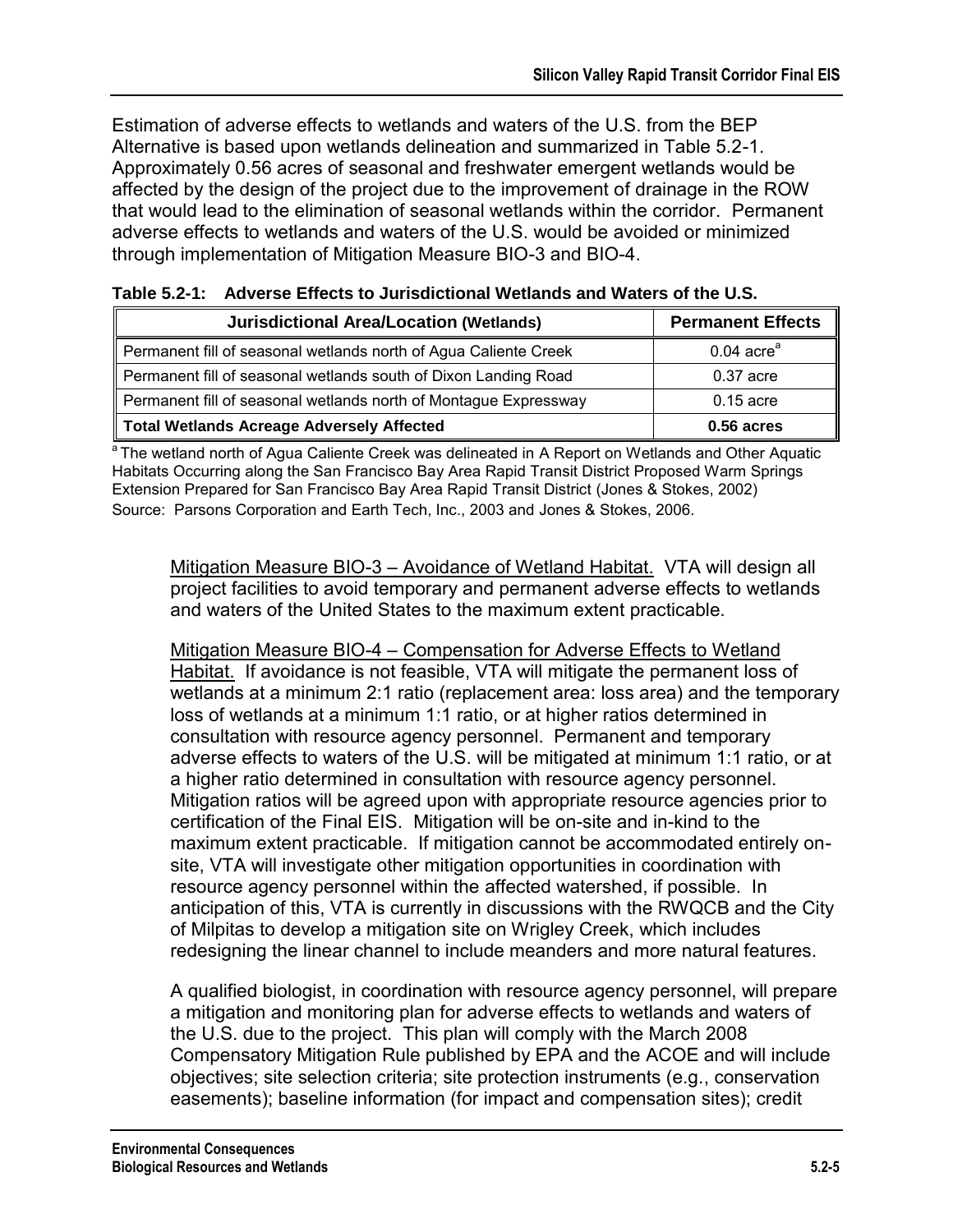determination methodology; a mitigation work plan; a maintenance plan; ecological performance standards; monitoring requirements; a long-term management plan; an adaptive management plan; and financial assurances.

The Compensatory Mitigation Rule describes the most preferred options for mitigation are 1) use of credits from a mitigation bank, 2) use of credits from an in-lieu fee program, 3) permittee-responsible compensatory mitigation. At this time and in the foreseeable future, there is no mitigation bank or in-lieu fee program approved in the project area.

VTA has been in discussion with the ACOE, NOAA Fisheries, CDFG, SCVWD, and RWQCB to potentially offset any adverse effects to wetlands and water of the U.S. due to the Berryessa Station by designing and implementing onsite mitigation that will improve existing conditions at Upper Penitencia Creek. This effort is preliminary and coordination will continue in subsequent engineering phases as the design of the station and potential adverse effects wetlands and waters of the U.S. are better defined.

#### **SVRTP Alternative**

All adverse effects are the same as those discussed under the BEP Alternative. No additional adverse effects to sensitive wetlands and waters of the U.S. are anticipated by extending the project to Santa Clara, as much of the SVRTP Alternative along this segment is underground and/or avoids wetlands and waters of the U.S.

#### **Special Status Species**

#### **No Build Alternative**

The No Build Alternative consists of the existing transit and roadway networks and planned and programmed improvements in the SVRTC. The No Build Alternative projects would likely result in adverse effects to special status species typically associated with transit facilities and roadway projects. Where state and federal criteria are exceeded, mitigation could include avoidance or replacement of the protected species in accordance with a mitigation and monitoring plan approved by the regulating agencies. Projects planned under the No Build Alternative would undergo separate environmental review to determine adverse effects to special status species.

#### **BEP Alternative**

The BEP Alternative would require four park-and-ride parking lots for the additional bus service. The four lots include: one within existing facilities located at the approved Warm Springs BART Station (303 spaces), one at the Berryessa BART Station (753 spaces in the parking garage), and one existing Evelyn LRT Station in Mountain View (49 spaces). The fourth parking facility would be constructed in downtown Sunnyvale to accommodate 91 spaces. Figures 2-10 through 2-13 show the locations of the parkand-ride lots. As all of these facilities are currently developed and do not support special status species, no adverse effects are anticipated from the operation of the BEP Alternative and no mitigation is required.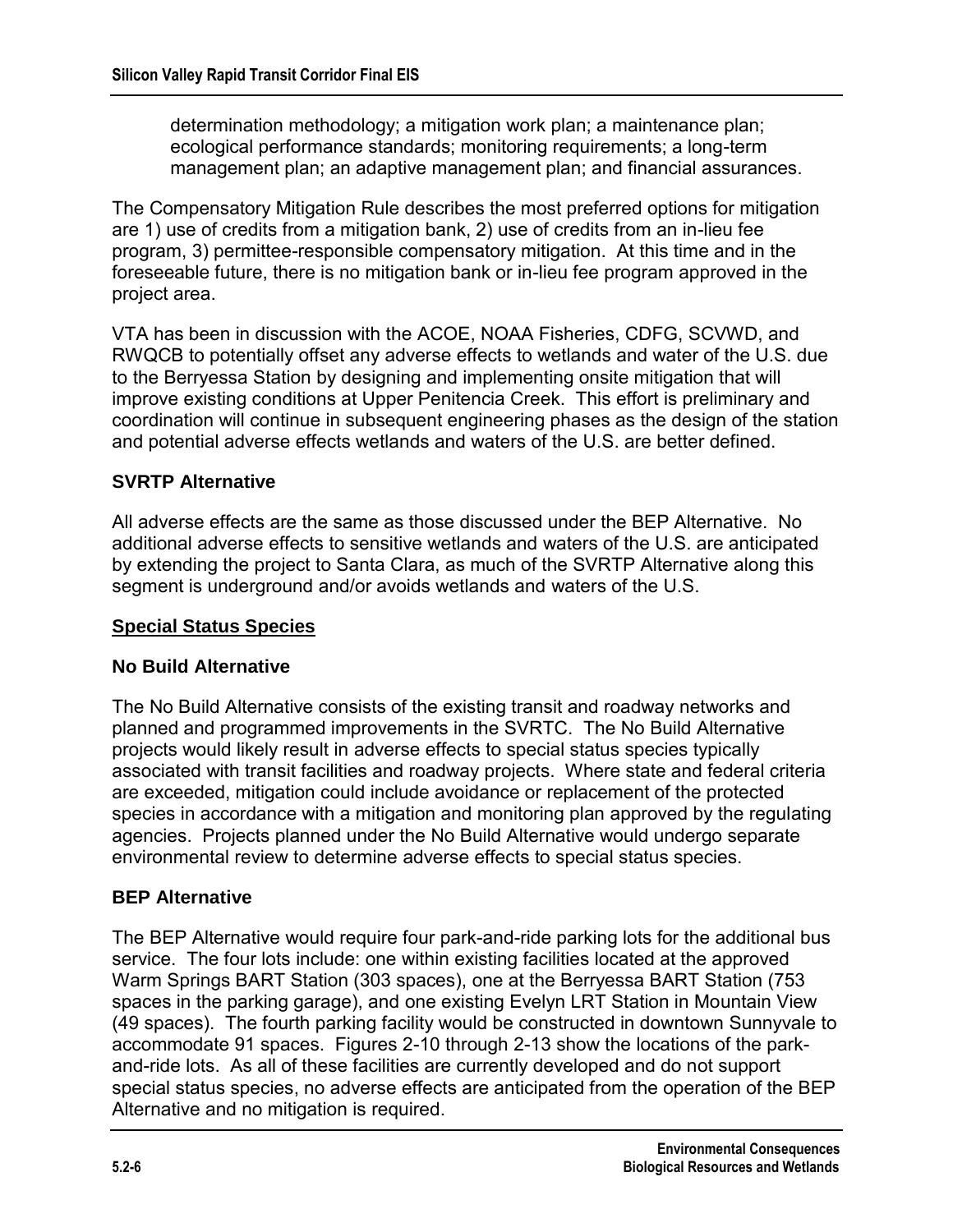Construction phase mitigation measures for biological resources are discussed in Section 6.3.3 of Chapter 6, Construction. It is anticipated that best management practices will be included as conditions of the ACOE Section 404 permit and CDFG Streambed Alteration Agreement. The 401 Water Quality Certification may also include waste discharge requirements.

#### **SVRTP Alternative**

The SVRTP Alternative would require three park-and-ride parking lots for the additional bus service: within existing facilities located at the approved Warm Springs BART Station (291 spaces) and the existing Evelyn LRT Station in Mountain View (47 spaces). The third site at the southeast corner of Carroll Street and Evelyn Avenue in downtown Sunnyvale is an existing parking lot that would be double-decked to add 61 spaces. The Berryessa Station would not require any additional park-and-ride parking to support the bus service for this alternative.

All adverse effects are the same as those discussed under the BEP Alternative. No additional adverse effects to special status species are anticipated by extending the project to Santa Clara.

## **5.2.3 CUMULATIVE IMPACTS**

The trend of urbanization that has occurred in the SVRTC over the last 40 years has affected several biological resources and supporting habitat. However, there are several local policies in-place intended to balance resource conservation and urban development. These policies, as identified in city and county general plans, generally aim to identify and conserve as much of the remaining biological resource base as possible by preventing avoidable adverse effects. Additionally, VTA, the County of Santa Clara, the SCVWD, and the cities of San Jose, Gilroy, and Morgan Hill are currently developing a Habitat Conservation Plan and Natural Communities Conservation Plan (HCP/NCCP) for the Santa Clara Valley. The purpose of the HCP/NCCP is to compensate for potential adverse effects to biological resources resulting from future anticipated growth in the region by conserving habitat and protecting special-status species during a fifty year permit term, as authorized by USFWS, NOAA Fisheries, and CDFG.

In addition to municipal policies and plans, there are several federal and state regulations intended to ensure that current project-related adverse effects to biological resources are minimized. These regulations include ACOE's no net loss policy for wetlands, the program administered by the CDFG in coordination with Alameda and Santa Clara counties to mitigate loss of burrowing owl habitat, and programs to preserve and enhance existing Congdon's tarplant and salmonid fisheries, as administered by CDFG, USFWS, and NOAA Fisheries. While these measures won't entirely isolate these resources from future adverse effects, they will assist in avoiding and minimizing effects over the long term, thereby reducing the potential for cumulative adverse effects.